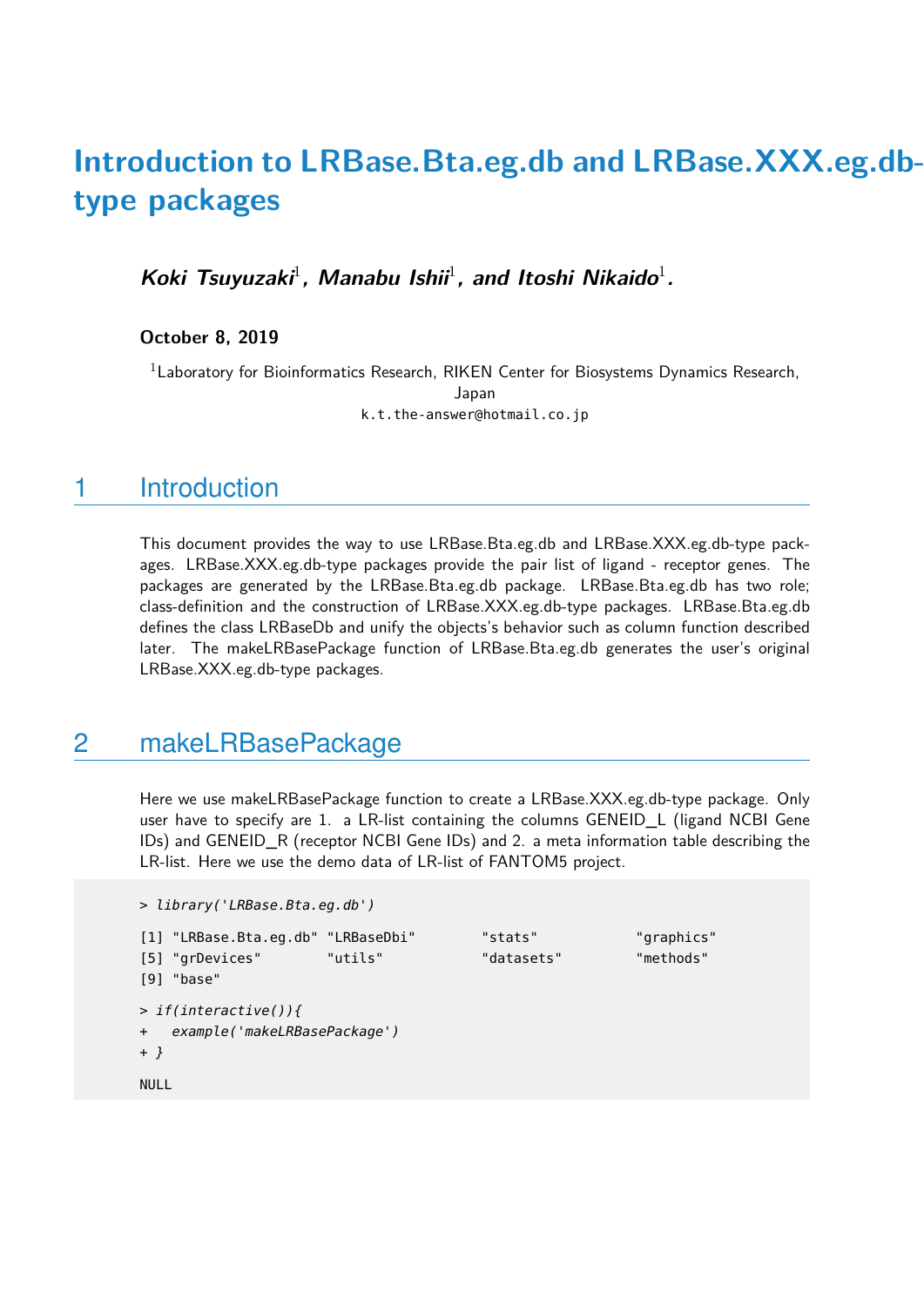After makeLRBasePackage, FANTOM5.Hsa.eg.db is generated. Here, we will install the package.

```
> if(interactive()){
```
- + filepath <- list.files(destination, full.names=TRUE)
- + install.packages(filepath, repos=NULL, type='source')
- + library('FANTOM5.Hsa.eg.db')
- + }

## 3 columns, keytypes, keys, and select

All LRBase.XXX.eg.db-type package has same name object and it is instantiated by LRBaseDbclass. Many data access function for this object are implmented. For example, columns returns the rows which we can retrieve in LRBase.XXX.eg.db-type packages. keytypes returns the rows which can be used as the optional parameter in keys and select functions against LRBase.XXX.eg.db-type packages. keys function returns the value of keytype. select function returns the rows in particular columns, which are having user-specified keys. This function returns the result as a dataframe.

```
> if(interactive()){
```
- + columns(FANTOM5.Hsa.eg.db)
- + keytypes(FANTOM5.Hsa.eg.db)
- + key\_FN5 <- keys(FANTOM5.Hsa.eg.db, keytype='GENEID\_R')
- head(select(FANTOM5.Hsa.eg.db, keys=key\_FN5[1:2],
- + columns=c('GENEID\_L', 'GENEID\_R'), keytype='GENEID\_R'))
- + }

# 4 Other functions

Other additional functions like species, nomenclature, and listDatabases are available. In each LRBase.XXX.eg.db-type package, species function returns the common name and nomenclature returns the scientific name. listDatabases function returns the source of data. dbInfo returns the information of the package. dbfile returns the directory where sqlite file is stored. dbschema returns the schema of database. dbconn returns the connection to the sqlite database.

```
> if(interactive()){
```
- + species(FANTOM5.Hsa.eg.db)
- + nomenclature(FANTOM5.Hsa.eg.db)
- + listDatabases(FANTOM5.Hsa.eg.db)
- + dbInfo(FANTOM5.Hsa.eg.db)